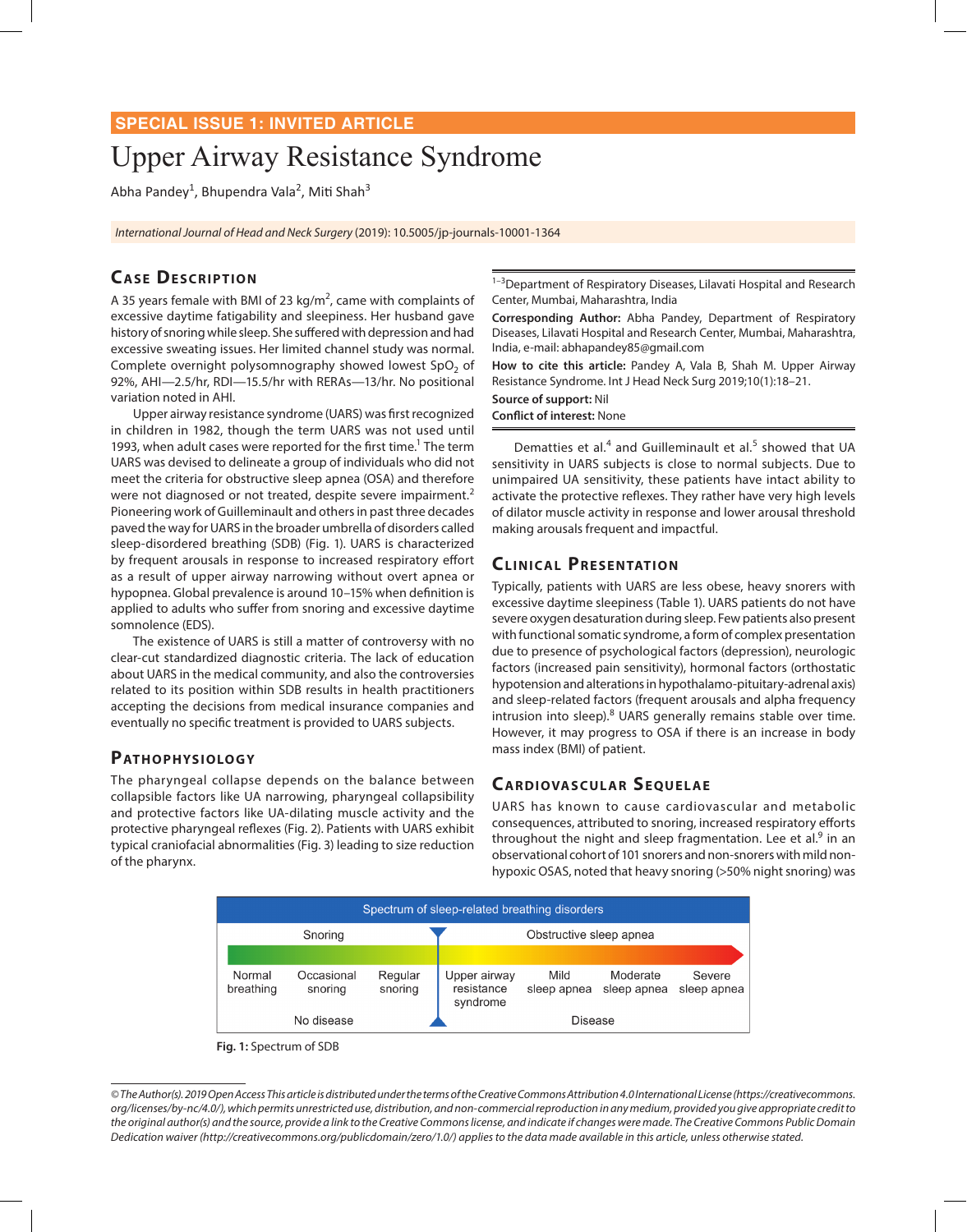#### Upper Airway Resistance Syndrome



Fig. 2: Balance between UA collapsible and protective factors<sup>3</sup>



**Figs 3A to C:** Typical craniofacial features of UARS. (A and B) Long face syndrome with a short and narrow chin and with retrognathic chin; (C) Dental overjet and ogival hard palate in UARS. *Courtesy:* Dallas Center for Sleep Disorders.

**Table 1:** Clinical presentation of UARS

| Symptoms                            | Signs <sup>6</sup> (shown in figure)                             |  |
|-------------------------------------|------------------------------------------------------------------|--|
| Snoring<br>Nocturia/nocturnal awak- | • Classical long face syndrome<br>with short and narrow chin and |  |
| ening/Sleep inefficiency            | reduced mouth opening                                            |  |
| <b>FDS</b>                          | • Presence of classical 'Click' and                              |  |
| Daytime fatique                     | subluxation while opening                                        |  |
| • Headache/vasomotor                | Temporomandibular joint as                                       |  |
| Rhinitis/Irritable bowel            | evidenced by palpation                                           |  |
| syndrome                            | • Mandible in back position and                                  |  |
| Decreased performance/              | palate is high and narrow                                        |  |
| Anxiety/depression                  | • Low resting arterial blood pres-                               |  |
|                                     | sure or orthostatic intolerance <sup>7</sup>                     |  |

an independent risk factor for carotid atherosclerosis. Convincingly, the prevalence of carotid atherosclerosis was found to increase progressively with severity of snoring. In UARS, the second key mechanism responsible for cardiovascular consequences is the occurrence of repetitive microarousals evident in the form of Respiratory effort-related arousals (RERA) episodes and consequent rise in airway resistance which in turn leads to repetitive increase in blood pressure in these patients.<sup>10</sup> Therefore, UARS-induced sleep fragmentation and prolonged episodes of inspiratory flow limitation might lead to a chronic increase in sympathetic outflow that could explain the secondary occurrence of cardiovascular and metabolic consequences.

## **DIAGNOSIS**

Diagnosis of UARS depends upon the presence of supportive clinical presentation as explained above, accompanied with following positive findings on diagnostic evaluation.

- Increased respiratory effort on esophageal pressure monitoring (Gold standard). Three abnormal patterns are seen:
	- 1. Pes crescendo
	- 2. Sustained continuous respiratory effort
- 3. Pes reversal
- Polysomnography (PSG) findings:
	- RERA event which is defined as sequence of breaths lasting for atleast 10 seconds and characterized by series of respiratory cycles of increasing/decreasing effort or flattening, recorded by nasal manometry and resulting in arousal, not defined by apnea or hypopnea.
	- Normal AHI, i.e., no significant apnea or hypopnea
	- No significant oxygen desaturation
	- Air flow limitation evident as flattening of normal bell-shape curve of normal breath, with a drop in the amplitude of the curve by 2–29% compared to normal breaths immediately preceding.

In our case patient is young with normal BMI with suggestive symptoms of sleep disordered breathing and autonomic features. Her PSG has distinct RERAs but in significant AHI with normal oxygen levels. Thus, classical for UARS. UARS despite being on the same spectrum as SDB, has many contrasting features when compared to OSA as shown in Table 2.

## **TREATMENT**

Treatment of UARS should be given due importance in view of its established consequences in form of cardiovascular and metabolic compromise. As snoring has been a major risk factor for the same, this domain can be handled with surgical intervention promisingly than other disease of SDB.<sup>11</sup>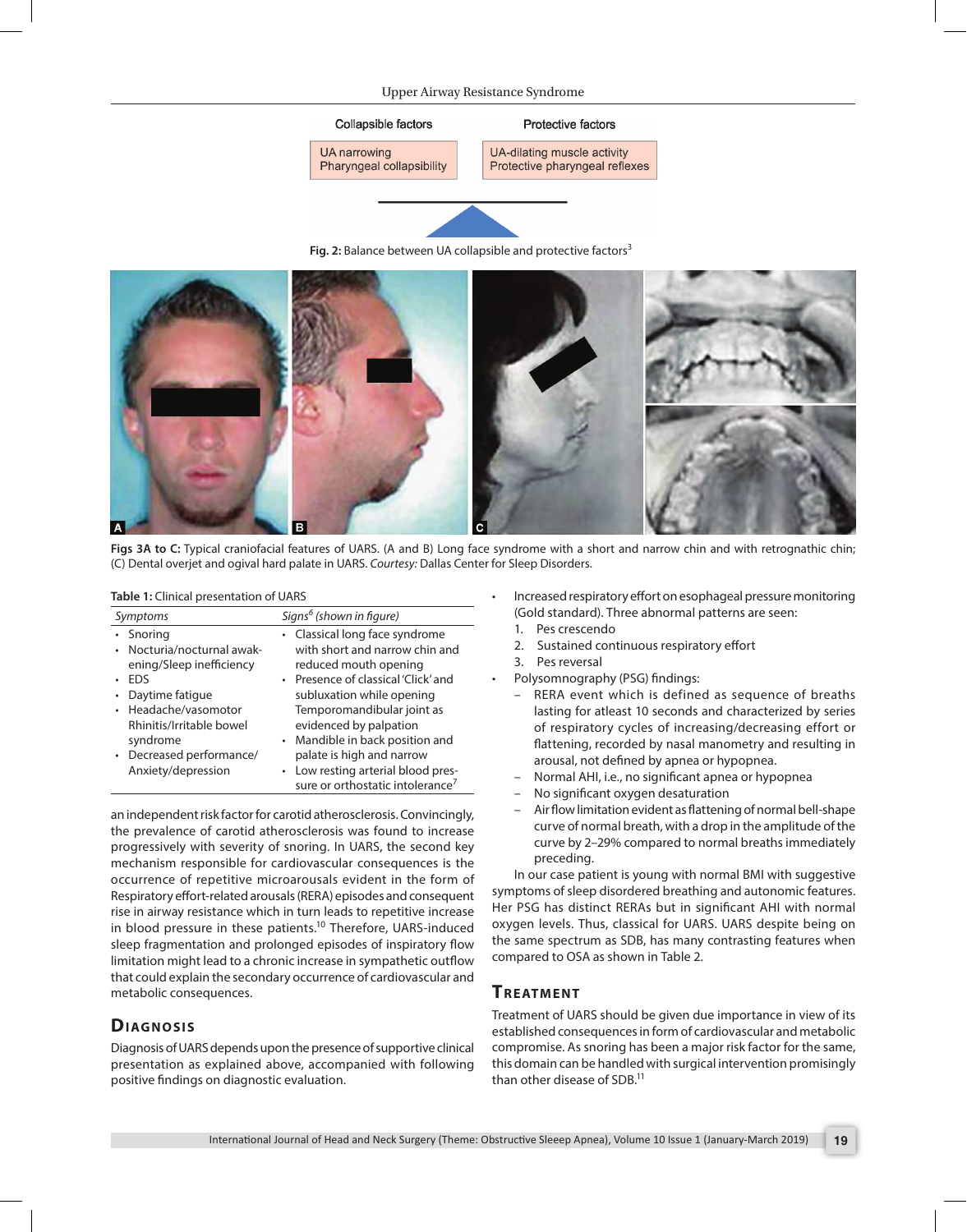| <b>UARS</b>                               | OSAS                                                 |
|-------------------------------------------|------------------------------------------------------|
| All ages                                  | Children<br>Male >40 years<br>Female after Menopause |
| 1:1                                       | $2 - 3:1$                                            |
| Insomnia                                  | Fast                                                 |
| Common                                    | Almost always                                        |
| No                                        | Common                                               |
| Tiredness and fatigue                     | Sleepiness                                           |
| Slim or normal                            | <b>Commonly Obese</b>                                |
| Fibromyalgia<br>Chronic pain and headache | Rare                                                 |
| Cold hands/feet<br>Fainting and dizziness | Rare                                                 |
| Low or normal                             | High                                                 |
| Normal                                    | Large                                                |
|                                           |                                                      |

|  |  |  | Table 2: Comparison of features in UARS and OSAS |
|--|--|--|--------------------------------------------------|
|--|--|--|--------------------------------------------------|

Adapted from Guilleminault et al. Upper airway resistance syndrome—one decade later. Curr Opin Pulm Med 2004

- Continuous positive airway pressure (CPAP) therapy—It is the mainstay of treatment though the patients have difficulty in tolerating CPAP and which is better evaluated in various studies.<sup>12,13</sup>
- *• Surgery*—Surgical modality is helpful in patients who either do not tolerate CPAP or are not willing to adhere to CPAP. The choice of surgical procedure is usually based on the site of upper airway obstruction, with the understanding that multiple levels of increased airway resistance or collapse may exist.
	- Uvulopalatopharyngoplasty (UPPP) and laser-assisted Uvulopalatopharyngoplasty (LAUP) are the most commonly performed surgeries for UARS, with good success rates; LAUP can be more cost-effective approach.
	- A multilevel, pharyngeal surgical approach consisting of UPPP, mandibular osteotomy with genioglossus advancement (GA), and Hyoid myotomy with advancement (HM) proposed by Riley et al. $14,15$  They reported a success rate of 60–65% postoperatively and a result equivalent to CPAP.
	- Septoplasty with bilateral inferior turbinate resection should be reserved as an adjunct to pharyngeal surgery or to improve the tolerance of CPAP.
- *• Orthodontic approaches*—Mandibular advancement devices and rapid maxillary distractionare easily performed in children and teenagers. These devices act by repositioning the lower jaw forward and reduce upper airway resistance.
- *• Oral Appliances (OA)*—these are the devices inserted into the mouth to modify the position of tongue and mandible, relieving obstruction during sleep. These devices have shown to improve snoring, transient arousals and EDS.16
- Cognitive behavioral therapy (CBT) in conjunction to CPAP in patients with chronic insomnia or psychosomatic symptoms can be helpful.
- *• Hormonal therapy—*as an adjunct to CPAP and surgical modality is also helpful as shown in some studies, especially in menopausal women.<sup>13</sup>

UARS is a structural problem caused by smaller-than-normal jaw structures, leading to narrowed air-passages which eventually results in the pathophysiological changes and clinical features.

Eventually some proportion of patients will either not tolerate or adhere to CPAP therapy.

The two most common reasons for non-compliance with CPAP are obstruction within the nose and pharynx and lack of subjective improvement with treatment. Studies showed that CPAP did not improve sleep efficiency and sleep stages in these patients.<sup>13</sup> UARS patients do not tolerate CPAP very well, due to highly sensitive upper airway unlike OSAS patients where there is diminished upper airway muscle tone and neurology, as seen by Guilleminault et al in a long term outcome study in UARS subjects.<sup>17</sup>

#### **Pearls of Wisdom**

- UARS is a separate established entity which needs early diagnosis with level 1 study
- Functional Somatic syndrome with EDS and snoring should raise suspicion for UARS
- UARS needs treatment in view of cardiovascular consequences
- Close monitoring is needed in view of possibility of incipient OSA in some
- Surgical intervention has a role in UARS

### **Re f e r e nce s**

- 1. Guilleminault C1, Stoohs R, et al. A cause of daytime sleepiness: the upper airway resistance syndrome. Chest. 1993;104(3):781–787.
- 2. Diagnostic classification steering committee. The international classification of sleep disorders: diagnostic and coding manual. Rochester. Minn: American Sleep Disorders Association. 1990.
- 3. Dempsey JA, Veasey SC, et al. Pathophysiology of sleep apnea. Physiol Rev 2010;90:47–112
- 4. Dematteis M, Levy P, et al. A simple procedure for measuring pharyngeal sensitivity: a contribution to the diagnosis of sleep apnoea. Thorax 2005;60:418–426.
- 5. Guilleminault C, Li K, et al. Two-point palatal discrimination in patients with upper airway resistance syndrome, obstructive sleep apnea syndrome, and normal control subjects. Chest 2002;122:866–870.
- 6. Guilleminault C, Black JE, et al. High (or abnormal) upper airway resistance (in French). Rev Mal Respir 1999;16:173–180.
- 7. Guilleminault C, Faul JL, et al. Sleep disordered breathing and hypotension. Am J Respir Crit Care Med 2001;164:1242–1247.
- 8. Goldenberg DL. Fibromyalgia syndrome a decade later: what have we learned? Arch Intern Med 1999;159:777–785.